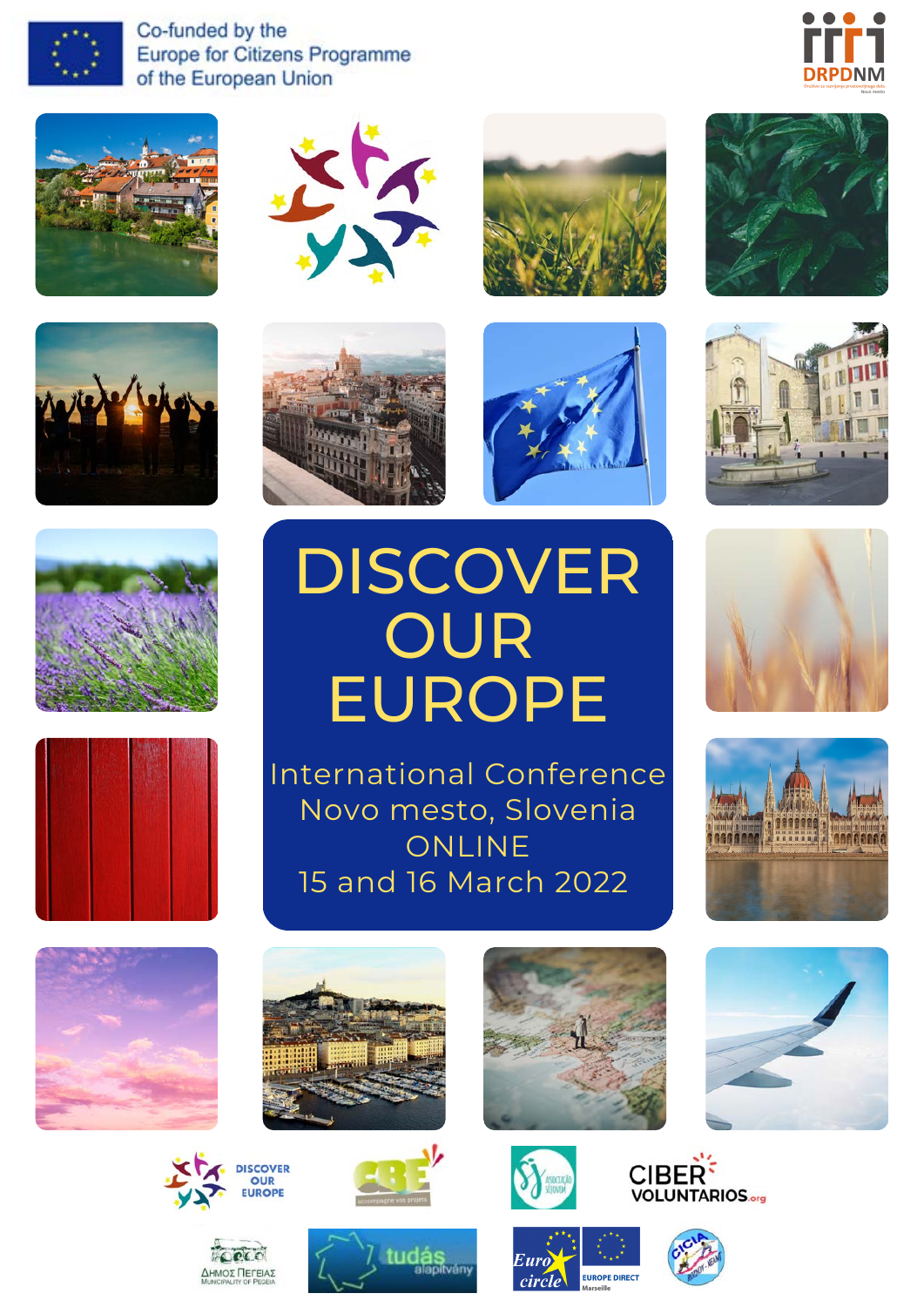

Co-funded by the **Europe for Citizens Programme** of the European Union



## **Day 1: Tuesday, 15. March 2022**

ZOOM link: [https://us06web.zoom.us/j/89458481114?pwd=YmNmMzVXKzNmbEw0dEdIc25zV0lwdz0](https://us06web.zoom.us/j/89458481114?pwd=YmNmMzVXKzNmbEw0dEdIc25zV0lwdz09)[9](https://us06web.zoom.us/j/89458481114?pwd=YmNmMzVXKzNmbEw0dEdIc25zV0lwdz09) Register here: <https://forms.gle/ws3KrrMJ5VfRpw8S9>

9:45 – 10:00 Opening of the Zoom

10:00 – 10:10 Welcome by M. Bukovec DRPDNM

10:10 – 10:30 Presentation of the project Discover Our Europe and previous events by Gauthier Palomo, CBE

> 10:30 – 10:40 Contribution of the Slovenian representative in the EU Parliament

10:40 – 11:40 Presentation of EU programmes and best practices of integration of migrants into Slovenian and EU community by S. Blagojević, DRPDNM

11:40 - 12:00 Coffe Break

12:00 - 12:20 Youth Ambassadors for Non-Formal Learning by A. Mišjak, DRPDNM

12:20 – 12:50 Round table on youth mobility experiences with DRPDNM's volunteers

12:50 – 13:00 Conclusion of the first day